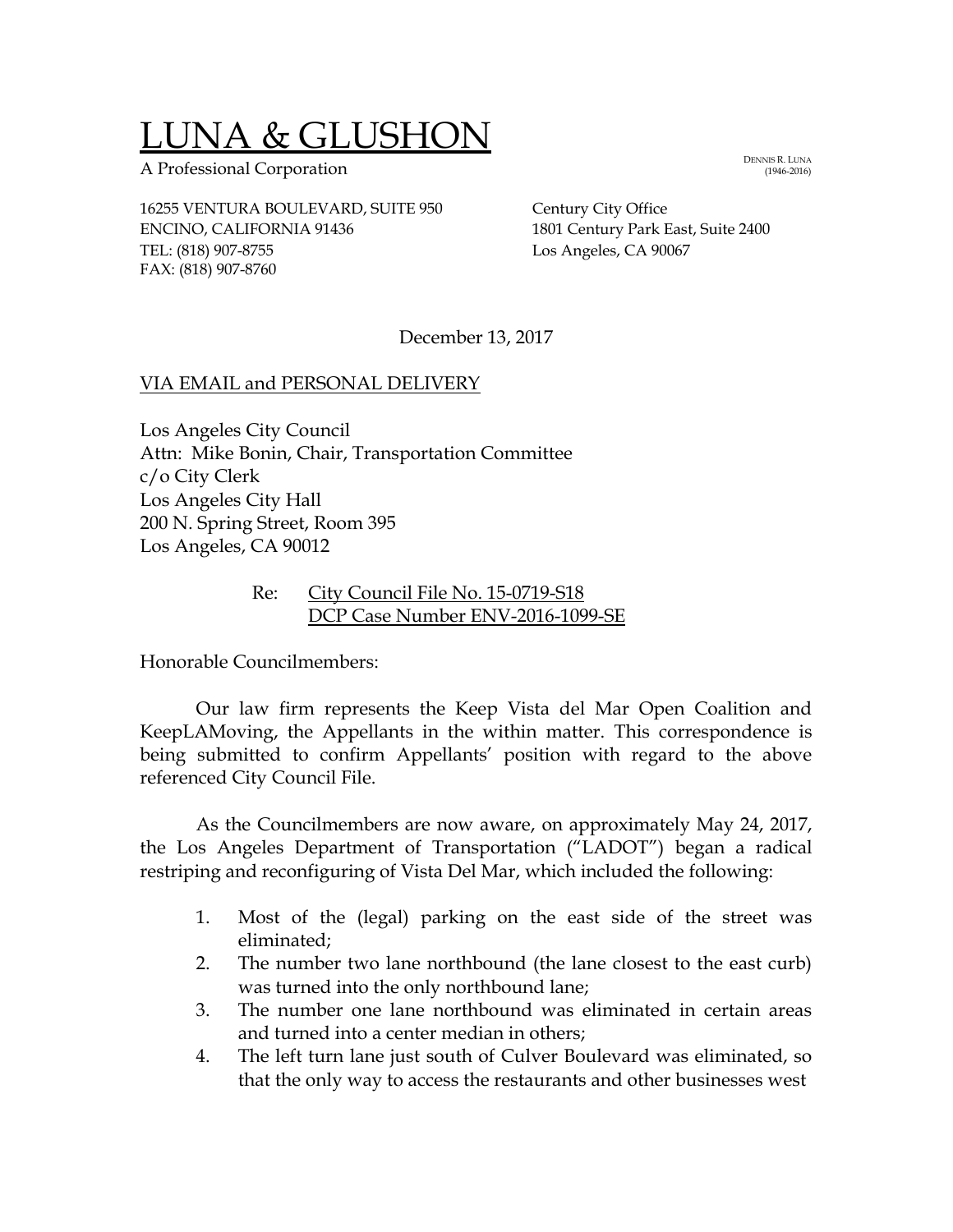Los Angeles City Council Attn: Mike Bonin, Chair, Transportation Committee December 13, 2017 Page Two

> of Vista Del Mar in Playa Del Rey is to turn left onto Pacific, approximately 100 yards south of Culver;

- 5. The number two lane southbound (the lane closest to the west curb) was eliminated, from Culver to Imperial Highway;
- 6. Dozens of free parking spaces were added to the west side of the street, most of which were diagonal;
- 7. Rubber tire stops/headstones were installed at the head of each diagonal parking space;
- 8. Numerous bollards that were designed to prevent unsafe U-turns on the street were removed;
- 9. Dedicated U-turn lanes/areas were created with no traffic lights to stop or slow oncoming traffic; and
- 10. A large area behind the diagonal parking spaces (between the parking spaces and oncoming traffic) was added.

Such actions were taken without the benefit of a Coastal Development Permit, no meaningful community outreach, and without California Environmental Quality Act ("CEQA") compliance.

On May 31, 2017, LADOT also issued a Notice of General Manager's Determination for the Culver Project and/or the "Safe Streets for Playa del Rey Initiative." Although the May 31, 2017 Notice of Determination provides that the Determination would become effective and final 15 days after the mailing date, LADOT implemented all of the "proposed" work that was the subject of the Determination long before this date including reconfiguring/restriping Culver Boulevard, and narrowing the street to one lane with a very wide bicycle lane.

Initially, and as set forth in LADOT's September 11, 2017 Staff Report, LADOT took the position that all of its actions with regard to both the changes to Vista del Mar and the Safe Streets for Playa del Rey Initiative were properly found to be statutorily and categorically exempt from CEQA.<sup>1</sup>

As of December 4, 2017, LADOT has "rescinded" its actions with regard to the Safe Streets for Playa del Rey Initiative, but continues to maintain that the restriping and reconfiguring of Vista Del Mar is both statutorily and categorically exempt from CEQA.

J.

<sup>&</sup>lt;sup>1</sup> As set forth hereinbelow, all such reliance was misplaced.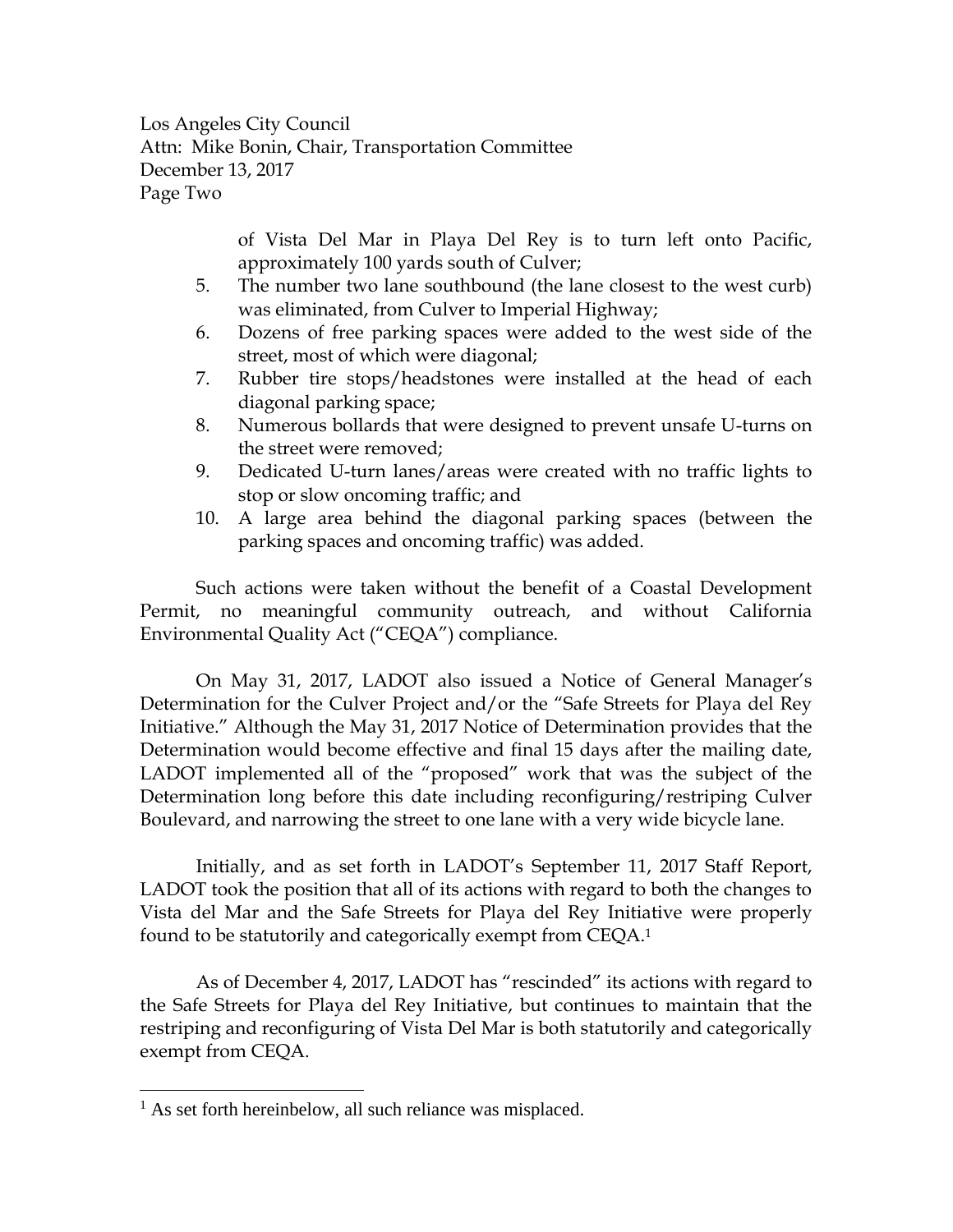Los Angeles City Council Attn: Mike Bonin, Chair, Transportation Committee December 13, 2017 Page Three

Appellants contend that the City has violated, and continues to violate CEQA in connection with both the Vista Del Mar and Safe Streets for Playa del Rey Initiative actions.

# I. CEQA Violations

# a. LADOT has Expanded Exemption Categories

It is well settled law that CEQA exemptions, insofar as they serve against the public policy which requires environmental review are to be *narrowly construed*. *Santa Monica Chamber of Commerce v. City of Santa Monica* (2002) 101 Cal.App.4th 788; *Mountain Lion Foundation v. Fish & Game Com.* (1997) 16 Cal.4th 105, 125 (exemption categories are not to be expanded beyond the reasonable scope of their statutory language).

Here, LADOT's Staff Reports provide a long list of Project features which do not fall within the CEQA exemptions that they purport to be a part of, and are, therefore, not justified under CEQA.

# b. LADOT's Analysis Constitutes Unpermitted "Piecemealing"

It is further well settled, that CEQA forbids "piecemeal" review of the environmental impacts of a project. *Berkeley Keep Jets Over the Bay Com. V. Board of Port Comrs*. (2001) 91 Cal.App.4th 1344, 1358 (piecemeal review is prohibited to assure that environmental considerations do not become submerged by chopping a large project into many little ones—each with a minimal impact on the environment—but which cumulatively may have disastrous consequences). "A public agency is not permitted to subdivide a single project into smaller individual subprojects in order to avoid the responsibility of considering the environmental impact of the project *as a whole.*" *[Orinda Assn. v. Board of](https://1.next.westlaw.com/Link/Document/FullText?findType=Y&serNum=1986134983&pubNum=227&originatingDoc=I49917fd4deb511da8b56def3c325596e&refType=RP&originationContext=document&transitionType=DocumentItem&contextData=(sc.Search))  Supervisors* [\(1986\) 182 Cal.App.3d 1145.](https://1.next.westlaw.com/Link/Document/FullText?findType=Y&serNum=1986134983&pubNum=227&originatingDoc=I49917fd4deb511da8b56def3c325596e&refType=RP&originationContext=document&transitionType=DocumentItem&contextData=(sc.Search))

As most relevant to the within actions, piecemealing has been found to be plainly improper when a reviewed project legally compels or practically presumes completion of another action*. Banning Ranch Conservancy v City of Newport Beach* (2012) 211 Cal*.*App*.*4th 1209.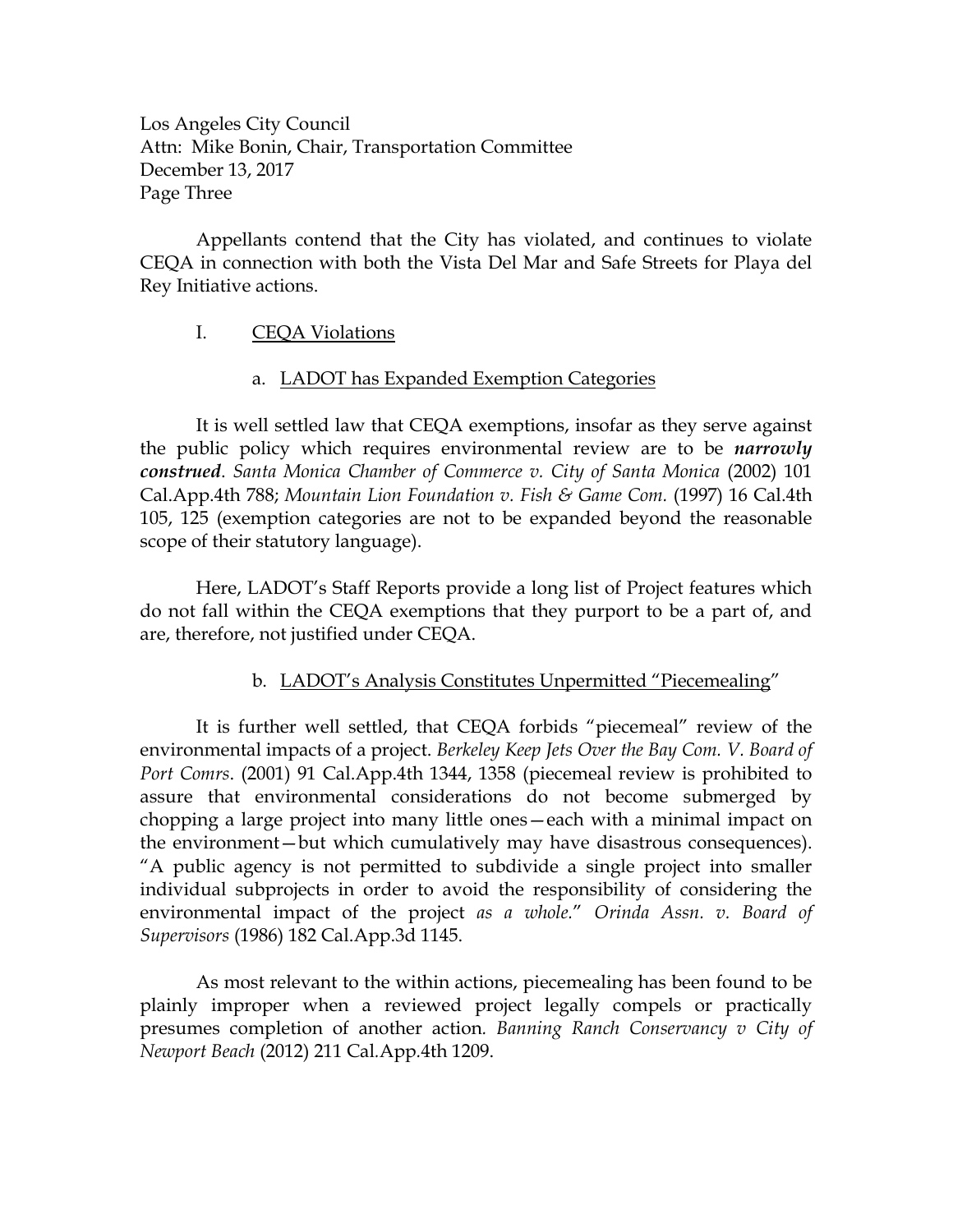Los Angeles City Council Attn: Mike Bonin, Chair, Transportation Committee December 13, 2017 Page Four

Here, every single action taken by LADOT in correction with the Vista del Mar changes and the Safe Streets for Playa del Rey Initiative was not only premised on the completion of the other actions, but was actually a part of the whole of the "project" under CEQA.<sup>2</sup> As such, the prohibition against "piecemeal" review prohibited LADOT from chopping up all of these actions in order to find each *individual* one to be categorically or statutorily exempt from CEQA. This concept is discussed in greater detail in CEQA Guideline §15165, 3 which in its official discussion specifically provides:

**Discussion:** This section follows the principle that the EIR on a project **must show the big picture of what is involved**. If the approval of one particular activity could be expected to lead to many other activities being approved in the same general area, the EIR should examine the expected effects of the ultimate environmental changes.

Accordingly, all of the CEQA exemptions relied upon by LADOT are in violation of CEQA as they constitute improper piecemealing.

c. City's Mobility Plan 2035

J.

The LADOT Staff Report relies heavily on the premise that the City's Mobility Plan 2035 identified and analyzed many of the changes that were

<sup>&</sup>lt;sup>2</sup> "Project" as defined by CEQA is "an activity which may cause either a direct physical change in the environment, or a reasonably foreseeable indirect physical change in the environment." *Public Resources Code* §21065. The California Supreme Court has determined that the term "project," as defined by CEQA, is to be interpreted in such manner as to afford the fullest possible protection to the environment within the reasonable scope of the statutory language. *Tuolumne County Citizens for Responsible Growth, Inc. v. City of Sonora* (2007) 155 Cal.App.4th 1214, 1222.

<sup>&</sup>lt;sup>3</sup> Where individual projects are, or a phased project is, to be undertaken and where the total undertaking comprises a project with significant environmental effect, the Lead Agency shall prepare a single program EIR for the ultimate project as described in Section 15168. Where an individual project is a necessary precedent for action on a larger project, or commits the Lead Agency to a larger project, with significant environmental effect, an EIR must address itself to the scope of the larger project. Where one project is one of several similar projects of a public agency, but is not deemed a part of a larger undertaking or a larger project, the agency may prepare one EIR for all projects, or one for each project, but shall in either case comment upon the cumulative effect.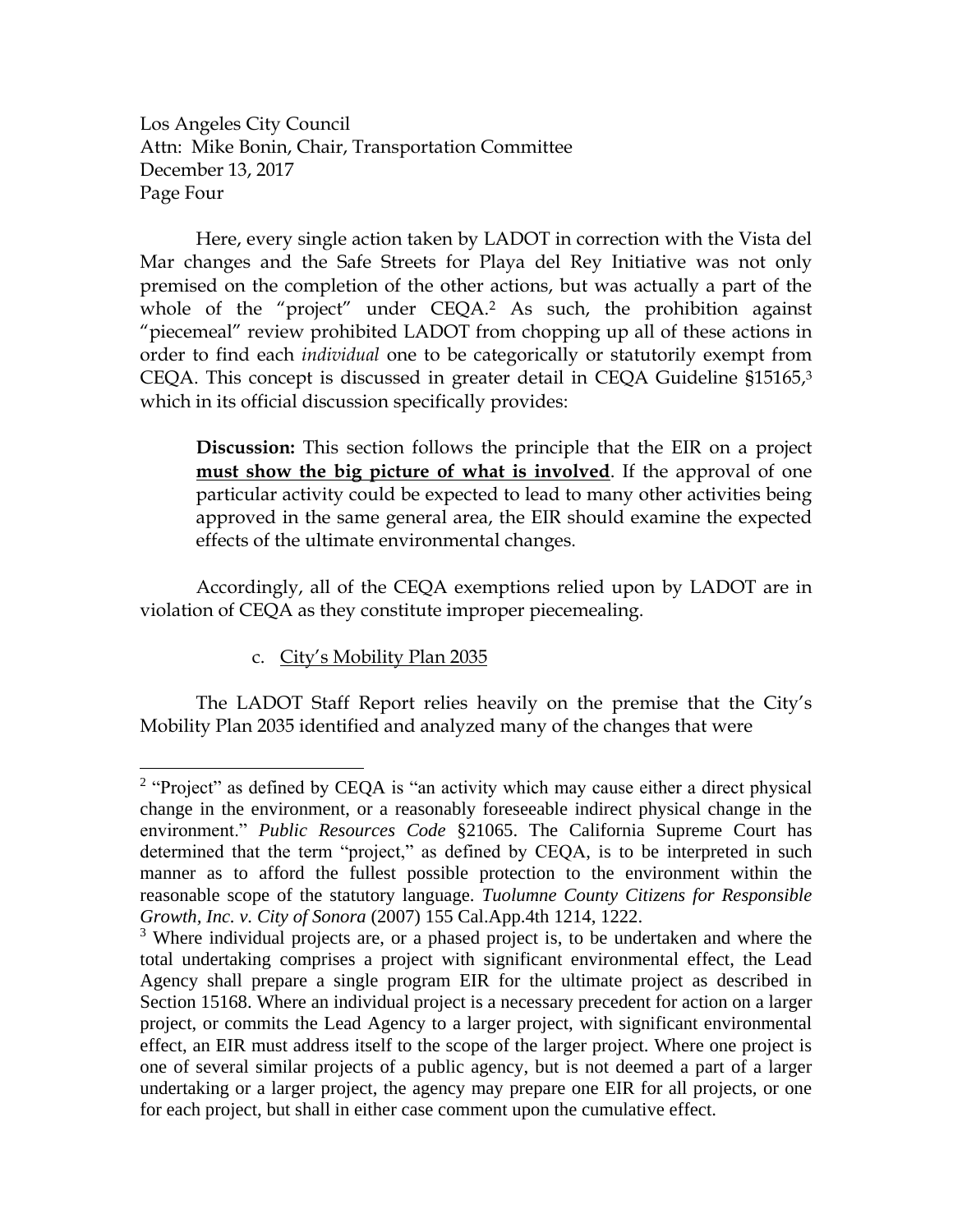Los Angeles City Council Attn: Mike Bonin, Chair, Transportation Committee December 13, 2017 Page Five

implemented by LADOT in connection with the Vista del Mar changes and the Safe Streets for Playa del Rey Initiative.

However, there is nothing in the Staff Report to substantiate this claim. All of the mitigation measures lifted from the Mobility Plan, and on which LADOT staff relies, have absolutely nothing to do and do not reasonably relate to the Vista del Mar changes and the Safe Streets for Playa del Rey Initiative.

Simply stated, the Vista del Mar changes and the Safe Streets for Playa del Rey Initiative were not evaluated, as required by CEQA in the Mobility Plan, and the Mobility Plan cannot be relied upon as the CEQA clearance for either.

#### II. LADOT's "Exception" Analysis is Unsubstantiated

Without providing any evidence whatsoever, LADOT claims that none of the exceptions to the CEQA Categorical Exemptions apply. This is blatant error. In order to be legally adequate, all of this information and analysis must be substantiated with detailed information and evidence.

In particular, this problem exists with regard to LADOT's cumulative impact analysis, which is woefully lacking. One of the basic and vital informational functions required by CEQA is a thorough analysis of whether the impacts of the Project, in connection with other related projects, are cumulatively considerable. *Banning Ranch Conservancy v. City of Newport Beach* (2012) 211 Cal App.4th 1209. A proper cumulative effects analysis requires consideration of "reasonably foreseeable probable future projects, if any." *Bakersfield Citizens for Local Control v. City of Bakersfield* (2004) 124 Cal.App.4th 1184.

Here, not only did LADOT fail to provide an adequate cumulative impact analysis, its identification of impacts from other projects renders its use of all statutory and categorical exemptions improper, and compels an initial study under CEQA.

Accordingly, LADOT's "analysis" that no CEQA exceptions to exemptions apply is not substantiated by substantial evidence.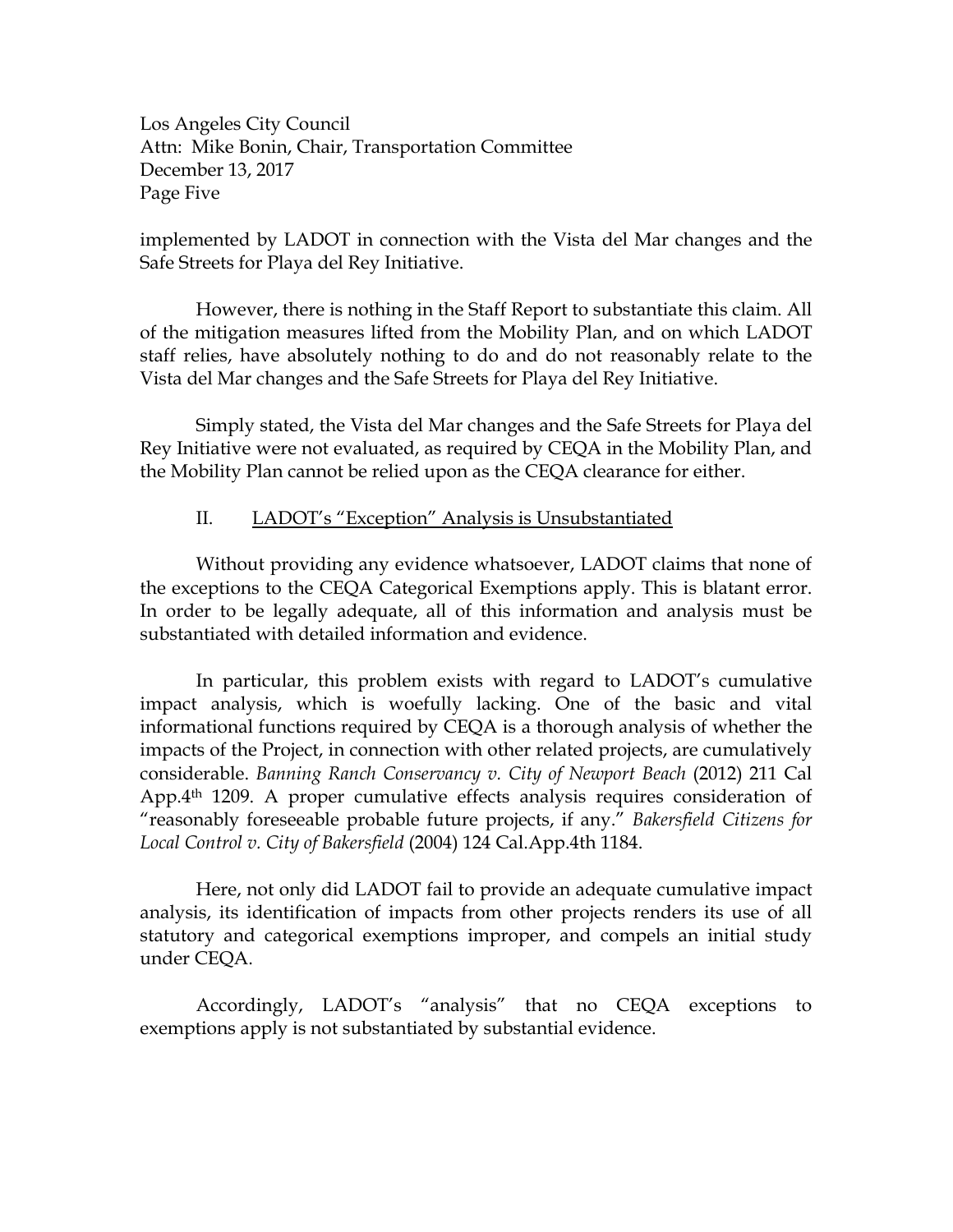Los Angeles City Council Attn: Mike Bonin, Chair, Transportation Committee December 13, 2017 Page Six

# III. Impact Analysis is Unsubstantiated

Similarly, LADOT makes several findings of "insignificant" impacts in its reports which are also unsubstantiated. For example, they claim that "LADOT considers that lane removal could potentially result in significant travel delay along high volume arterials of similar configuration that exceed 16,000 average daily trips (ADT), or 800 vehicles per land in the peak hour of traffic," and go on to claim that traffic volumes on Pershing do not meet this criteria. However, LADOT provides absolutely no data or evidence to back this conclusion. What's more, there is no mention of the potential application of this criteria for Culver or Jefferson. This is blatant error.

# IV. The Exemptions Maintain Mitigation Measures

Where mitigation measures imposed to alleviate any of environmental factors, the City cannot rely on a categorical or statutory exemption. *See Salmon Protection & Watershed Network v. County of Marin* (2004) 125 Cal.App.4th 1098, 1102 (mitigation measures may support a negative declaration but not a categorical exemption); *Azusa Land Reclamation Co. v. Main San Gabriel Basin Watermaster* (1997) 52 Cal.App.4th 1165, 1199–1200 (where a project may have an effect on the environment, CEQA review must occur and only then are mitigation measures relevant).

Here, many of LADOT's identified Project impacts are mitigated, as set forth in their Staff Report. This is error under CEQA.

# V. Public Resources Code §21080.20.5 Requirements Were Not Met

In relying on *Public Resources Code* §21080.20.5, LADOT has failed to show that the requirements of that Code section have actually been met. Indeed, they have not. For example, *Public Resources Code* §21080.20.5 requires not only noticed public hearings in areas affected by the project to hear and respond to public comments, but also notice, no fewer times than required by *Government Code* §6061, by the public agency in a newspaper of general circulation in the area affected by the proposed project. LADOT has failed to show compliance therewith.